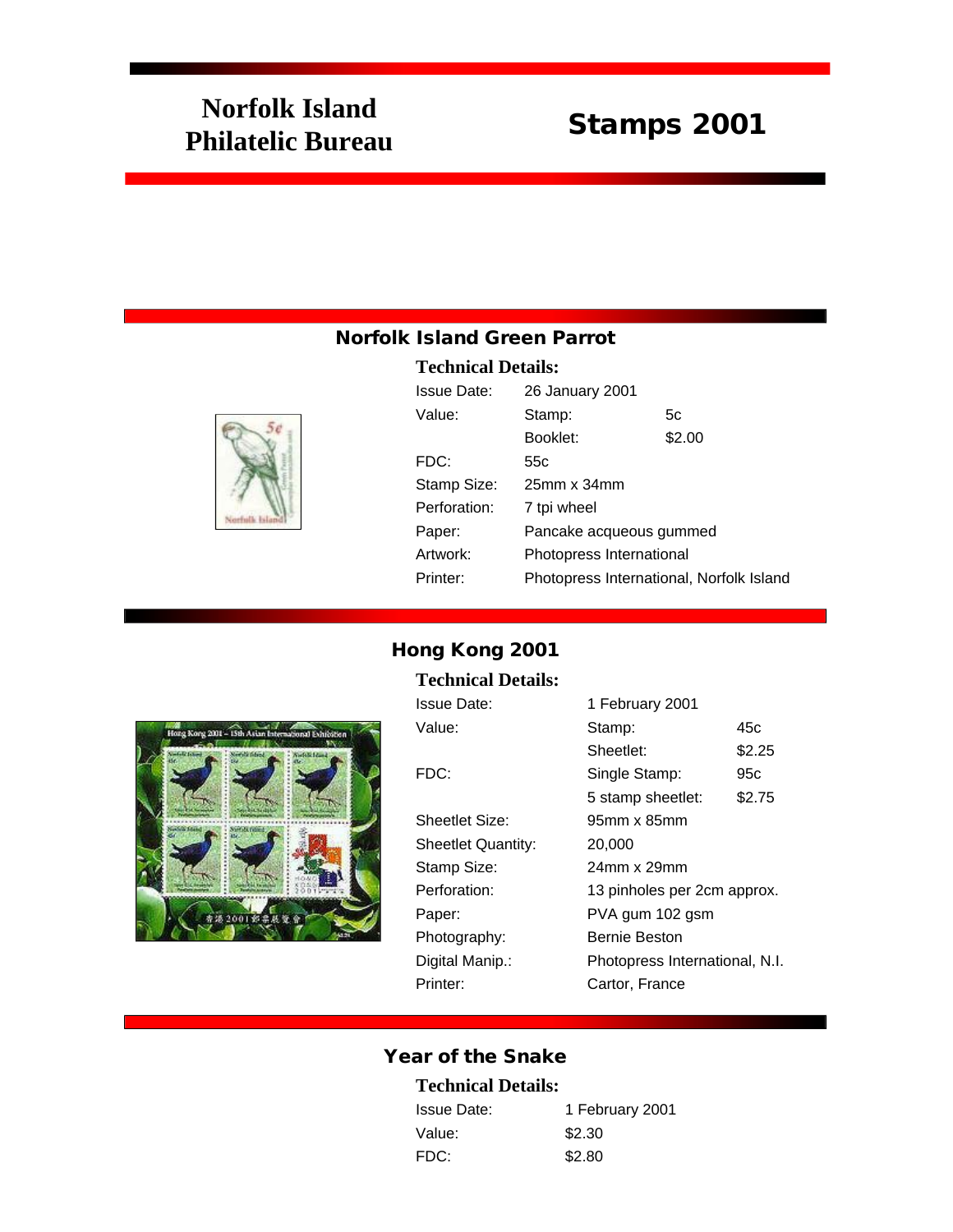

FDC Quantity: 2,000 Perforation: 13 pinholes per 2cm approx. Paper: PVA gum 102 gsm Sheet Size: 110mm x 70mm Sheet Quantity: 20,000 Artwork: Eloise Maxwell - 13 years N.I. Central School Digital Manip.: Photopress International, N.I. Printer: Cartor, France

## New Zealand National Stamp Exhibition, Invercargill



**Technical Details:**

Issue Date: 16 March 2001 Value: \$2.25 FDC: N/A Sheet Size: 135mm x 104mm Quantity: 25,000 Artwork: Glenn Douran Printer: Cartor, France

## Bounty Day

Bounty Day celebrates the arrival in 1856 of the Pitcairners from Pitcairn Island. It is a great day where Islander's dress in period costume and celebrate their heritage, and is extremely popular with visitors. Plentiful food in a picnic atmosphere plus the traditional 'Bounty vs. All-Comers' cricket match are also highlights.

Certainly a great time to visit Norfolk.



#### **Technical Details:**

| Issue Date: | 8 June 2001                    |
|-------------|--------------------------------|
| Booklet:    | \$2.00                         |
| FDC:        | 70c                            |
| Stamp Size: | $30mm \times 34mm$             |
| Printer:    | Photopress International, N.I. |
| Quantity:   | 240,000                        |
| Booklet:    | 6.000                          |
|             |                                |

## Tourism Part 1 (Fragrance)

With Norfolk Island's reputation as a premier tourist destination in the South Pacific, quality French & other international perfumes and fragrances are always in demand by local residents and visitors alike. This set of Fregrance stamps, perfumed with the scent of Jasmine in a newly developed printing technique captures the essence of the island's perfume retailing industry. These fragrances can be purchased after you leave Norfolk or even if you are unable to visit us, via Norfolk Post - all at GST free prices.

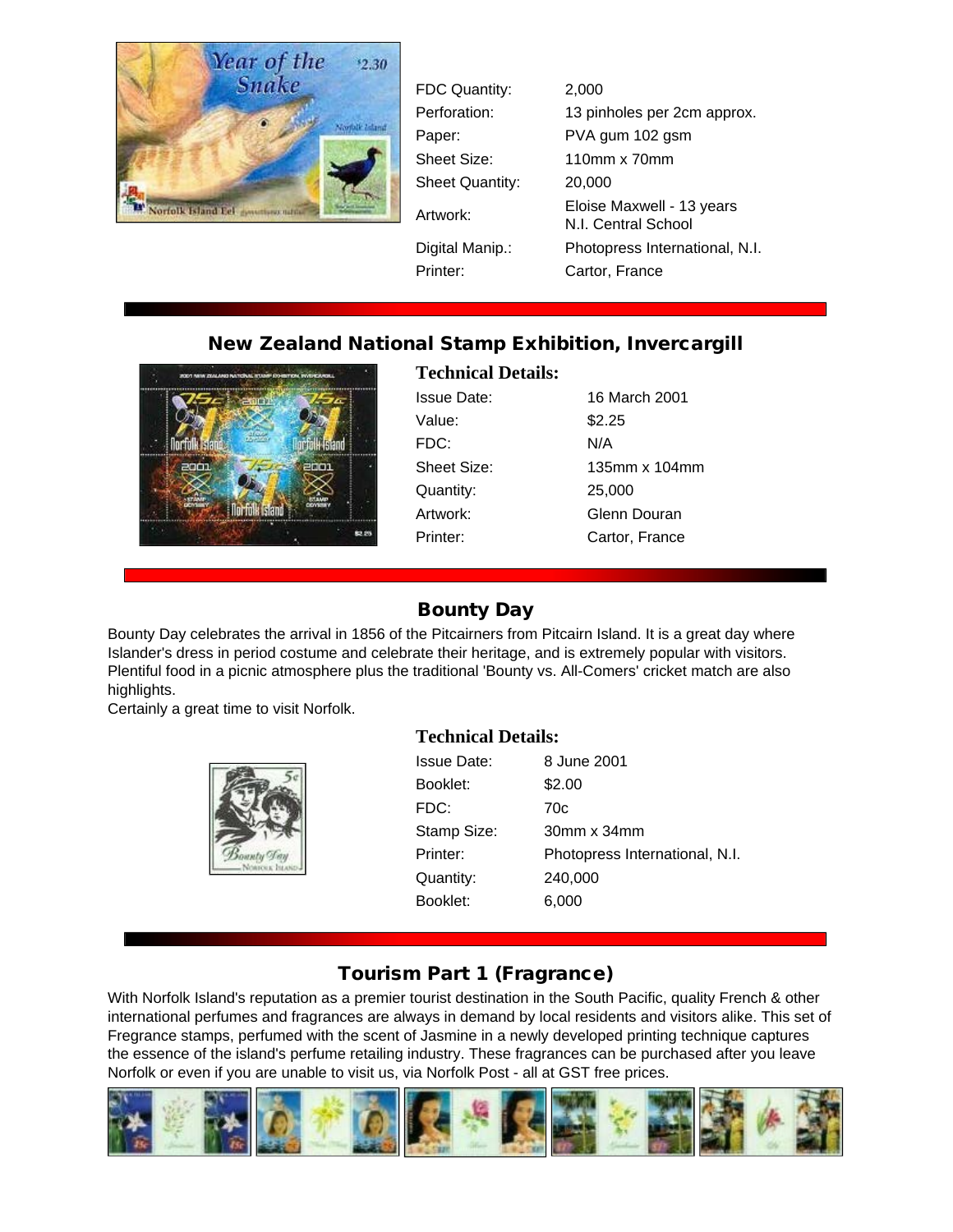

#### **Technical Details:**

| Issue Date:   | Stamps:   | 29 June 2001                     |
|---------------|-----------|----------------------------------|
|               | S/Sheet:  | 9 June 2001                      |
| Values:       | Stamps:   | 45c, 75c, \$1.05, \$1.20, \$1.50 |
|               | S/Sheet:  | \$3.00                           |
| FDC Set:      |           | \$5.45                           |
| S/Sheet FDC:  |           | \$3.50                           |
| Stamp Size:   |           | $51$ mm x $36$ mm                |
| S/Sheet Size: |           | 135mm x 99mm                     |
| Quantities:   | Stamps:   | 40,000 each value                |
|               | S/Sheet:  | 100,000                          |
|               | Booklet:  | 10,000                           |
| Printer:      |           | Cartor Security Printing, France |
| Paper:        | $102$ gsm |                                  |
|               |           |                                  |

## Calm Waters

Norfolk Island is renowned for it's tranquillity. The relaxed and peaceful atmosphere is just one attribute that sees the return of the same visitors time and time again. The sea can be both rough and stormy, and yet convey a calm and solitude that only the ocean waves can deliver. For isolated Norfolk, dependant on the sea, boats have always been an essential element of island life. Local artist Tracey Yager has captured the tranquility of Norfolk's waters with boat images in this beautiful calming set entitled 'Calm Waters'. We hope you like them as much as we do.



#### **Technical Details:**

| <b>Issue Date:</b> | 19 September 2001             |                      |
|--------------------|-------------------------------|----------------------|
| Stamp Values:      | 45c, \$1.00, \$1.00, \$1.50   |                      |
| FDC:               | \$4.45                        |                      |
| Self Adhesive:     | 45c in boxes of 50 stamps     |                      |
| FDC:               | \$1.40                        |                      |
| Quantities:        | Stamps:                       | 25,000 each value    |
|                    | Self Adhesive                 | 2.000 boxes          |
| Artwork:           | Tracey Yager (Norfolk Island) |                      |
| Printer:           | <b>Sheet Stamps:</b>          | House of Questa U.K. |
|                    | Self Adhesive:                | Southern Colour N.Z. |
| Withdrawl:         | 31 December 2002              |                      |
|                    |                               |                      |

## Peace Keeping

Norfolk Islander's first served in the Australian Armed Forces in the 1899 Boer War. Since that time, many Islanders have given their life in the service of their fellow man, and Island memorials pay tribute to that sacrifice. Since 1901 Norfolk servicemen have served with distinction in the Australian Armed Forces, and the

Returned Services League is part of the Island's community life. This set is the first in a series depicting the peace Keeping role of the Australian Armed Forces.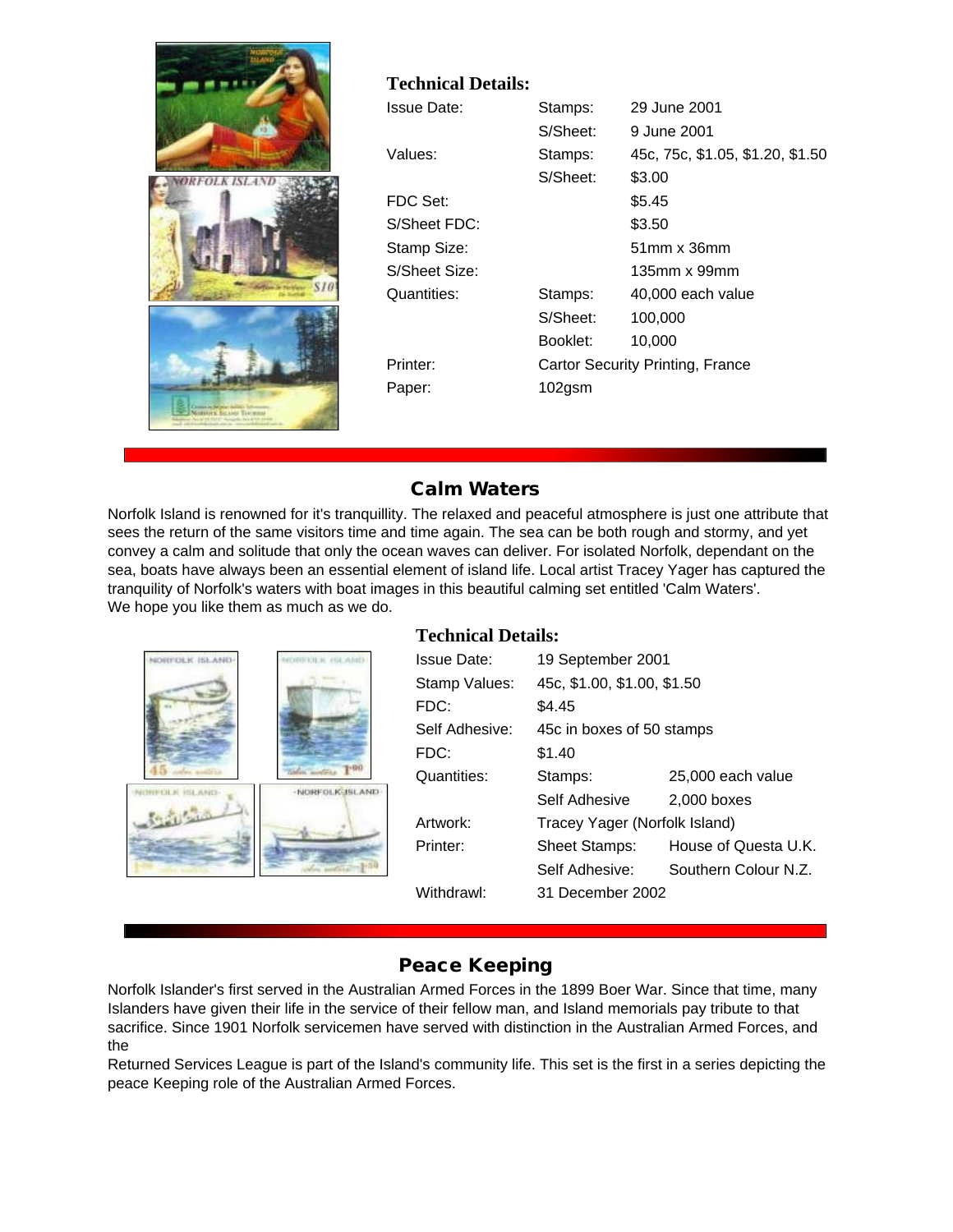

45¢

Prace Kim





**Technical Details:**



| POUT KORNE-JUNS 45c | PEGY KITPOG-JUNE S10        |
|---------------------|-----------------------------|
|                     |                             |
|                     |                             |
| Nierfulk Island     | Norfolk Island <sup>®</sup> |

| Issue Date:  | 26 September 2001                           |
|--------------|---------------------------------------------|
| Values:      | 2 x 45c, 2 x \$1.00                         |
| FDC:         | \$3.40                                      |
| Stamp Size:  | $25$ mm x $36$ mm                           |
| Paper:       | 102gsm security stamp paper with<br>PVA gum |
| Perforation: | 14                                          |
| Gutters:     | Memorials at ANZAC Cove &<br>Norfolk Island |
| Printer:     | House of Questa - UK                        |
| Quantity:    | 25,000                                      |
|              |                                             |

## 6th South Pacific Mini Games, Norfolk Island

The South Pacific Mini Games are held every four years, in the year after the Olympic Games, and the year prior to the Commonwealth Games. Norfolk Island competes in these Games. The South Pacific Games are held each alternate two years. The Mini Games have previously been held at...

| 1981 | Honiara, Solomon Islands |
|------|--------------------------|
| 1985 | Cook Islands             |
| 1989 | Tonga                    |
| 1993 | Vanuatu                  |
| 1997 | American Samoa           |
|      |                          |



## **Technical Details:**

| <b>Issue Date:</b> | 1 October 2001                             |
|--------------------|--------------------------------------------|
| Value:             | 10c, Booklet \$2.00                        |
| FDC:               | 70c                                        |
| Stamp Size:        | $30mm \times 30mm$                         |
| Perforation:       | 7 tpi wheel                                |
| Paper:             | Pancake acqueous gummed                    |
| Artwork:           | Tracey Yager (Norfolk Island)              |
| Printer:           | Photopress Internationa, Norfolk<br>Island |

## Postage Labels (counter - printed stamps)

Postage labels, also called "Counter Printed Stamps" areproduced through a Hytech weighing and label printing machine installed at the Norfolk Island Post Office.

#### **What values are available?**

As these labels are used for parcel post, the minimum value available is AUD\$1.40 and then values correlate directly with the present parcel postal rates in force on Norfolk Island. The most common "set" comprises the four (4) present minimum applicable parcel rate values of \$1.40 (International Zone 1 Surface Mail), \$1.90 (International Zone 1 Air Mail), \$2.50 (International Zone 3 Air Mail) and \$3.00 (Australian Air Parcel). **FDC: \$1.90**